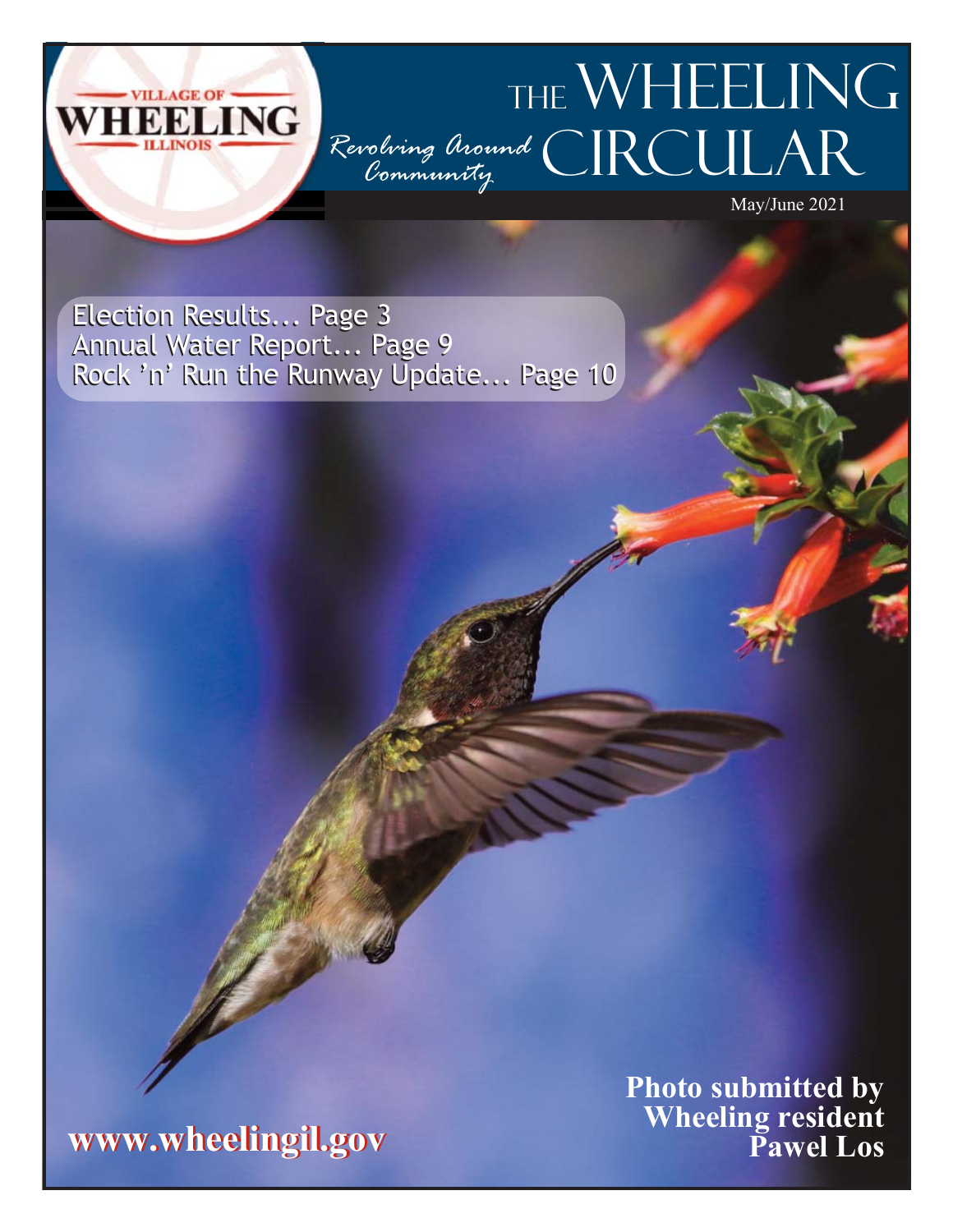# WELCOME TO WHEELING



*President Patrick Horcher*

2

## From the Desk of President Horcher

On behalf of the Village Board, I'd like to extend my sincere thanks to all those who voted in the April 6 election. I'm deeply honored to be the first village president to be reelected in Wheeling since 2005. I warmly congratulate incumbent Trustees Mary Krueger, Mary Papantos, and Jim Ruffatto on their victories, as well as Kathryn Brady on her election to succeed retiring Village Clerk Elaine Simpson. I'd also like to express my profound appreciation for the unprecedented support that I and the other incumbent candidates received from Ray Lang, Joe Vito, and Dave Vogel, the sitting trustees who were not up for reelection this year. While the seven of us may debate the finer points of policymaking, we remain united in our commitment to bedrock principles of fair, ethical, and transparent government. We're humbled by the trust that Wheeling residents have placed in us, and we're looking forward to continuing our service as responsible stewards of the community. Finally,

I offer respectful regards to the other candidates for their enthusiastic campaigns. Service to the community can take many forms, and I welcome their ongoing civic engagement for the betterment of Wheeling.

With the election now behind us, we're able to focus on the pressing business at hand, which includes the revitalization of a commercial sector seriously impacted by the pandemic. For some, the disruptions of the past year represent an occasion to pursue the dream of starting a small business: a clothing boutique, maybe, or a restaurant with a menu built around family recipes. If that sounds like you, contact the Village's Economic Development Department at 847.459.2605; they can connect you with resources to help realize your vision. As I mentioned in the last newsletter, we recently established programs to assist with restaurant and retail build-out costs in some locations; visit www.wheelingil.gov/grants for more information. The Village website also includes an interactive map of available commercial spaces, accessible at www.wheelingil.gov/opportunity. Wheeling welcomes investment from throughout the region and around the world, but

it's particularly satisfying to see our residents deepen their involvement in the community by becoming local business owners as well.

Speaking of new businesses—and, for that matter, of change—the Village recently welcomed Hatch, Wheeling's first adult-use cannabis dispensary, now open at the former TGI Friday's site at 1500 Lake Cook Road. After recreational cannabis became legal in Illinois, the Village made changes to the zoning code that enable us to regulate these businesses through the special use process, thus securing the economic benefits of this growing industry while managing its impact on the community. The Village takes pride in helping entrepreneurs succeed while meeting our code's requirements, and our staff was able to work with Hatch to advance this project from initial discussions to ribbon-cutting in under five months.



*President Horcher and Trustees Papantos, Ruffatto, Krueger, Lang, and Vogel cut the ribbon at Hatch Dispensary.*

We'll have additional news about development in Wheeling as the economy continues to improve and vaccination rates increase. In the meantime, I encourage everyone to please maintain the good habits we've all learned over the course of the past year with respect to social distancing. The Village is pleased to be joining with its usual partners at Chicago Executive Airport and the City of Prospect Heights to bring back the Rock 'n' Run the Runway event this summer, but with an eye toward our residents' safety we've opted to hold it on Saturday, August 21 rather than Independence Day weekend. Please see Page 10 of this newsletter for more details.

I'll close with a note of heartfelt gratitude from me and the Board of Trustees to Village Clerk Elaine Simpson, who is retiring from office after 24 years of distinguished service. We'll greatly miss Elaine's kindness, good humor, and exemplary citizenship, but we're glad that she'll be continuing her service to Wheeling through her active involvement in organizations like the Wheeling Historical Society and Saint Joseph the Worker Catholic Church. We wish her well, and we look forward to working with incoming Village Clerk Brady.

We hope this finds you and your loved ones enjoying a safe and happy spring!

**Save the date for Rock 'n' Run the Runway - August 21, 2021**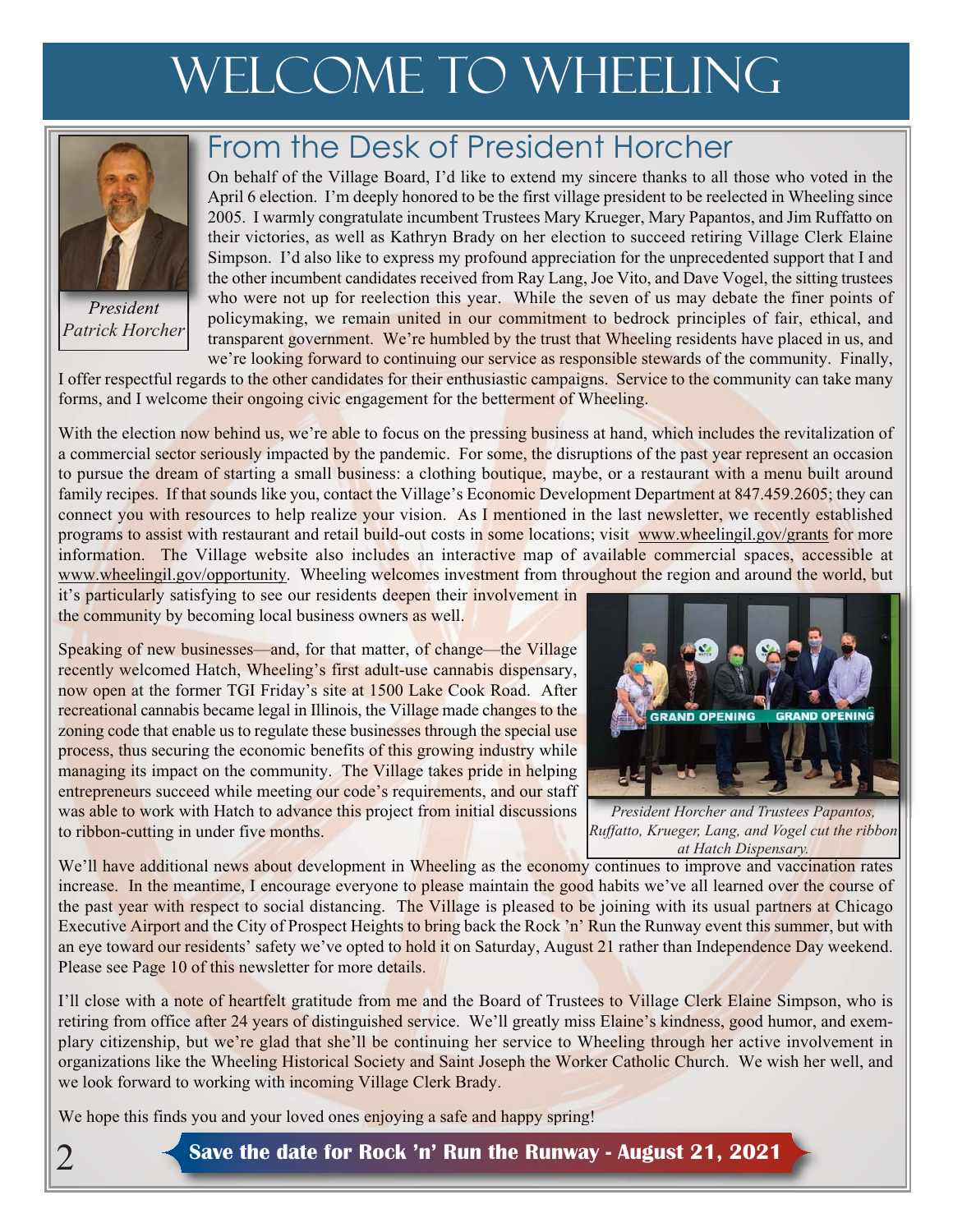# WELCOME TO WHEELING

## 2021 Consolidated Election Results

| EIECTION RESUITS<br><b>Village President</b> |           |       |
|----------------------------------------------|-----------|-------|
| <b>Patrick A. Horcher</b>                    | 54.19%    | 1,325 |
| <b>Steven Mark Smith</b>                     | 45.81%    | 1,120 |
| <b>Village Trustee</b>                       |           |       |
| Donald Lee Waller                            | 13.88%    | 925   |
| <b>Mary M. Papantos</b>                      | 18.59%    | 1,239 |
| Laura Alicia Rodriguez                       | 15.69%    | 1,046 |
| <b>James Ruffatto</b>                        | $17.63\%$ | 1,175 |
| Mary C. Krueger                              | 19.02%    | 1,268 |
| Kimberly Anne Scanlon                        | 15.18%    | 1,012 |
| <b>Village Clerk</b>                         |           |       |
| Deborah L. Acevedo                           | 48.36%    | 1,147 |
| Kathryn M. Brady                             | 51.64%    | 1,225 |
|                                              |           |       |

#### Clerk Simpson Retires

Goodbye and good luck to Village Clerk Elaine Simpson who has retired from her Clerk position after 24 years of dedicated service to the Village of Wheeling!



Clerk Simpson completed her last Village Board meeting on April 19, where President Horcher proclaimed that May 4 will be "Elaine E. Simpson Day" in Wheeling. As the proclamation states, during her time as Village Clerk, Elaine Simpson has worked diligently to assure that the Village of Wheeling conducts its business and maintains its records with transparency and consistency, and treats all its citizens and stakeholders with fairness and respect.

Her presence will be missed at the Village Board meetings, but she continues her service to Wheeling as a member of the Wheeling Historical Society and Wheeling Garden Club, among her many volunteer endeavors.

## Health Happenings

#### COVID-19 Vaccination Program Information

The Cook County government, Cook County Health Department, and Illinois Department of Public Health (IDPH) are offering COVID-19 vaccinations to those living or working in Cook County. The distribution of vaccines is now open to anyone 16 years and older. Visit https://vaccine.cookcountyil.gov/ to sign up for COVID-19 updates and information to schedule an appointment. Please visit frequently to access the most up-to-date information on COVID-19 and the vaccine distribution program. A Vaccine Sign-Up Hotline is also available by calling 833.308.1988 Monday through Friday from 7 a.m.–7 p.m.

*Brought to you by the Wheeling Board of Health*

#### Medication/Sharps Collection

Wheeling provides medication and sharps collection for all residents. Collections are held on the third Saturday of every month from 10 a.m. until 12 p.m. in front of the Police Station at 1 Community Boulevard. We accept:

lPrescription and over-the-counter medications in their original containers. No over-the-counter liquid medications will be accepted.

- wKeep pharmaceuticals in their original containers with labels to identify contents.
- wUse a permanent marker to cross out your name and other personal information.
- wWe cannot accept any controlled substances. Visit www.swancc.org for a list of all controlled substances.

lSharps (needles and syringes) in rigid containers with a sealed lid. Sharps containers will be handed out at the collection and are available at the Community Development Department at Village Hall.

lGlasses, including eyeglasses, sunglasses, and telescopic, magnifying, and prescription glasses. Children's glasses are especially needed and will be given to a program called "Recycle for Sight" which refurbishes eyeglasses for those in need.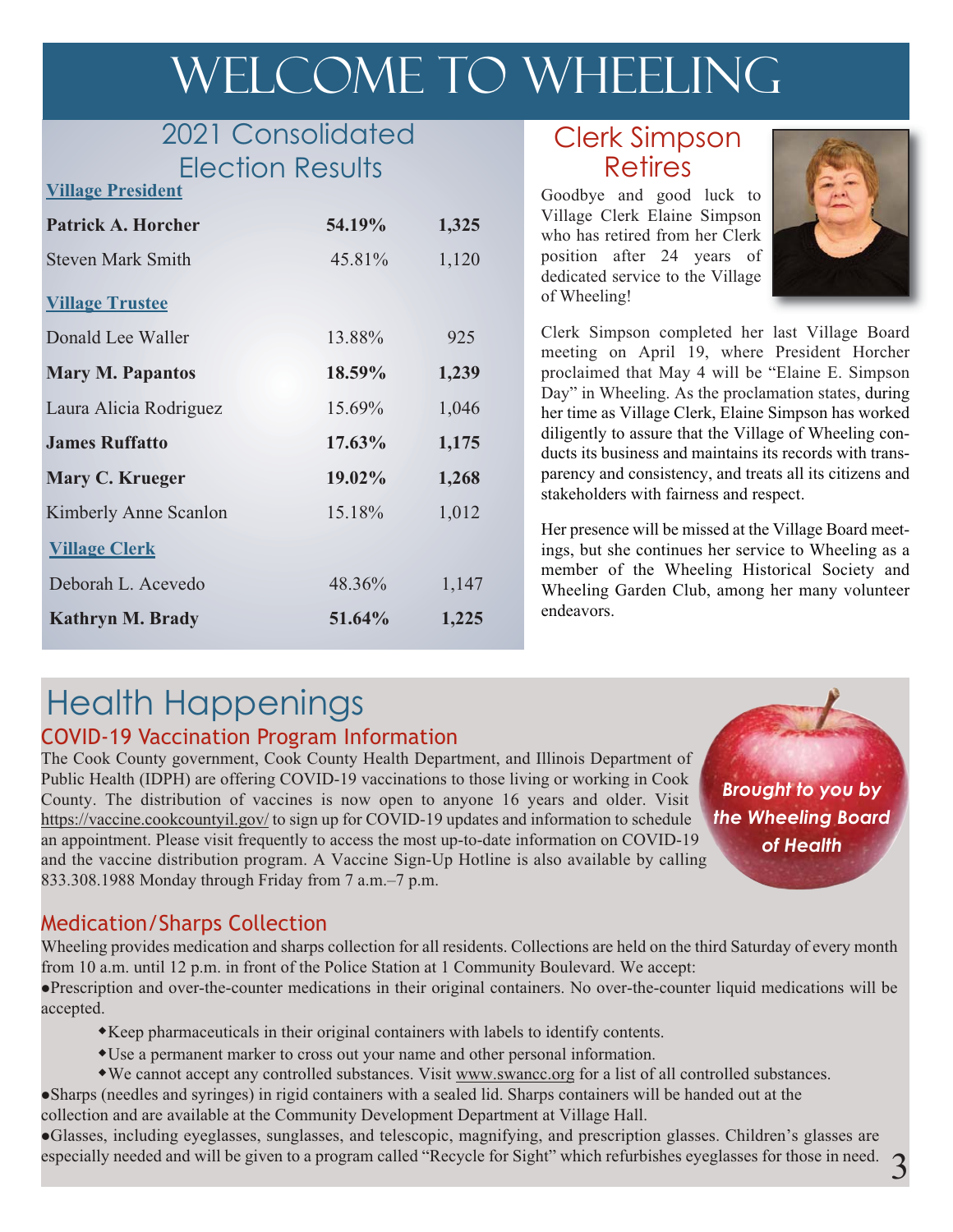# POLICE & FIRE DEPARTMENTS

### Warm Weather Storm Safety

Each year, deadly tornados throughout the midwest show how unpredictable severe weather can be. Knowing what to do in these situations can minimize the potential for serious injury to you and your family, as well as potential damage to your home or business. The first step in preparing is knowing what the various terms used by the National Weather Service mean.

*If your power is out, please call Commonwealth Edison directly at 800.334.7661*

•SEVERE THUNDERSTORM WATCH: Atmospheric conditions are right for the possible development of thunderstorms that may be severe and could produce large amounts of localized rain, as well as hail and high winds. When a "Watch" is issued for our area, monitor the radio, television, and/or internet for further weather updates. Walk around the outside of your home and secure any loose items such as lawn furniture, umbrellas, children's toys, downspout extensions, etc. to prevent these items from becoming "missiles" if the wind becomes very strong. Avoid leaving your home or business unless absolutely necessary.

•SEVERE THUNDERSTORM WARNING: An actual thunderstorm has developed in our area and is producing large amounts of localized rain, hail, and/or high winds. Immediately go inside a building and close all window blinds on the side of the building from which the storm is approaching (this will minimize flying glass, should a window break). To avoid injury in the event of breakage, do not stand in front of or near windows. Do not talk on a hardwired telephone or use plumbing fixtures until the storm passes since lightning can follow these devices if your home or business is struck.

•TORNADO WATCH: Atmospheric conditions are right for the possible development of tornados in our area. It is not uncommon for a "Tornado Watch" to also be associated with a "Severe Thunderstorm Watch." You should take the same precautions listed above for "Severe Thunderstorm Watch" to prepare for this pending weather condition.

•TORNADO WARNING: An actual tornado has been reported by a trained weather spotter and/or has been observed by radar in our area. This is the only event in which the Village of Wheeling's warning sirens will be activated. Immediately take protective cover in your basement or an interior room (usually a bathroom or closet on the lowest level of your home). If at work, immediately take shelter in an interior room or space on the lowest level of the building (usually a bathroom, closet, interior stairwell, or interior hallway with no windows). Sit with your back against the wall with your head between your knees and your fingers interlaced behind your head. If available, and only if time permits, cover yourself and family members or fellow employees with a blanket or similar item to provide some additional padded protection. If you are caught outside, find the lowest depression in the ground and lie flat on your stomach with your fingers interlaced behind your head and your eyes closed. If you are in your car, do not try to outrun a tornado. Instead, attempt to get inside a nearby structure. If this is not possible, pull your car over to the side of the road, turn on your emergency flashers, and get down on the floor of the vehicle. Most fatalities associated with tornados are caused as a result of individuals being hit by flying debris, particularly broken glass.

After the storm has passed, do not call the Fire or Police Department if your power is out or if there is standing water on your street. If your power is out, please call Commonwealth Edison directly at 800.334.7661. The Village of Wheeling has neither control over when your power will be restored nor any estimates regarding its restoration. Calling the Fire or Police Department for power outages only delays personnel from answering legitimate calls for emergency assistance. Standing water on streets is commonly caused by storm debris sitting on top of the storm sewer grates. Using a long-handled garden tool such as a rake to pull the debris up onto the parkway will clear the sewer grate and allow the water to drain away naturally.

Do not allow children or pets to play outside until you have walked around your home to determine that there are no hazards such as downed power lines, broken glass, or flooded areas. Any downed power lines should be assumed to be energized and immediately reported by calling 9-1-1. Finally, do not allow children or pets to play in flooded stormwater detention basins, since the stormwater can unexpectedly rise or fall, resulting in entrapment or drowning due to being pulled underneath the water.

For more information about warm weather safety, go to: http://www.wheelingil.gov/418/Warm-Weather-Safety-Information



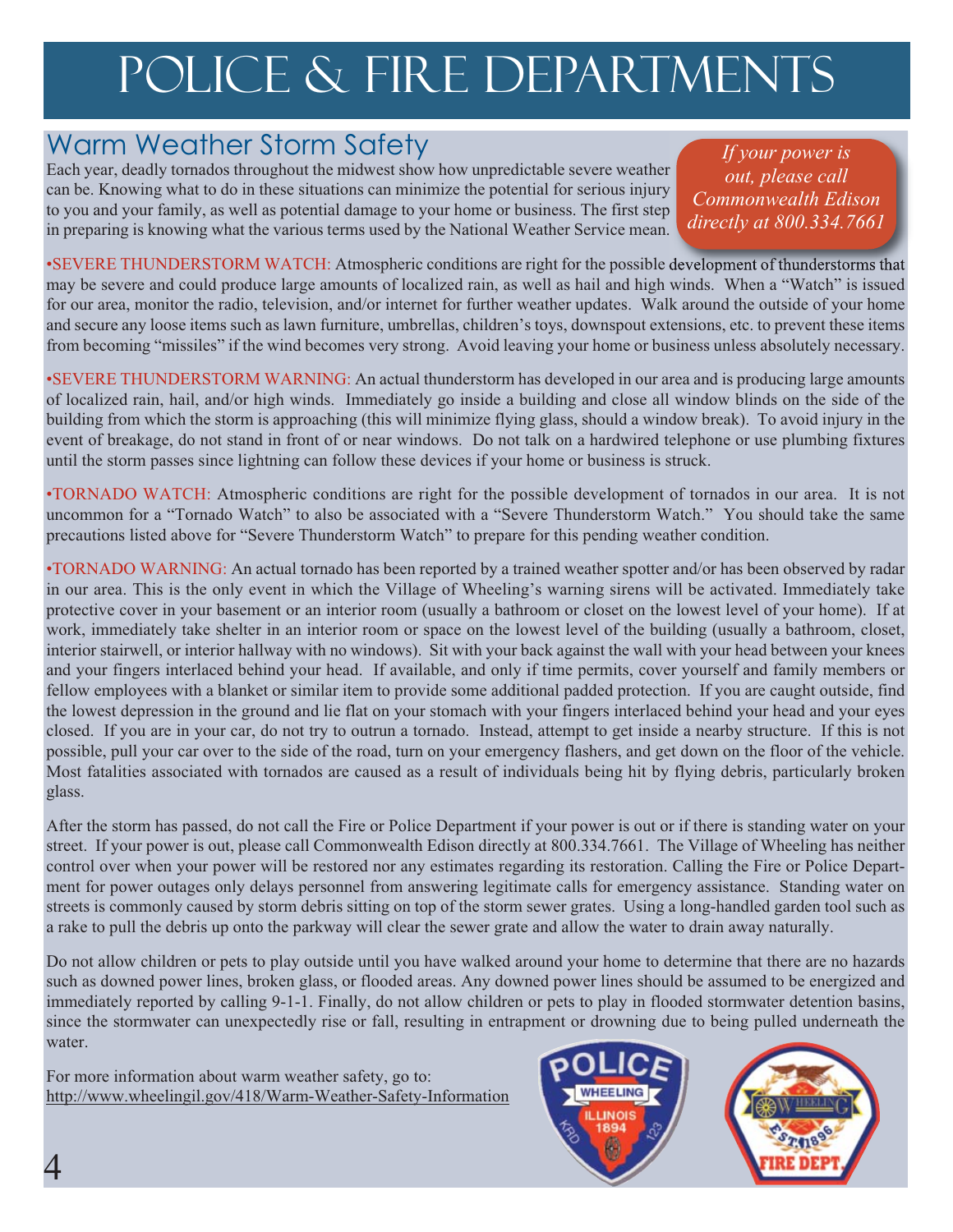# human services department





C.R.C 100 Community Boulevard Wheeling, IL 60090 (Preschool drop off site) for more information please contact Jesus Delgado 847-650-0650

## Nuthitionally Balanced Meals

for older adults 60 yrs and better Monday, Wednesday, Friday, 9:30 AM-10:30 AM **Community Boulevard to Stop sign Turn Right to stop sign** Turn Left to Preschool Drop off/ Meal pick up Zone

#### PLEASE BE ON TIME.

We will be sharing the drive through site with other programs. Meals will not be available for pick up after 10:30 AM. **NO** exceptions!



The suggested donation for the lunch is \$5.00 per meal No one will be turned away for inability to donate.

Funds (in whole / part) for this program were provided through an award/contract from AgeOptions through the Illinois Department on Aging and the Federal Administration on Aging.

Los fondos (en su totalidad / en parte) para este programa se proporcionaron a traves de un premio / contrato de Age Options a travás de Illinois Departamento de Envejecimiento y la Administración Federal sobre el Envejecimiento.



### COVID-19 Assistance

These have been very challenging times. Even after the COVID-19 pandemic lessens its grip on our community, there may be lasting effects for all of us. If you or someone you know is in need of resources to make it through this tough time, the Human Services Department is here to help. Our department has social workers available to provide information and referrals for whatever need you may have. Our staff has been working through the pandemic, providing services by phone and also video-conferencing when necessary.

Some of the programs available for Village of Wheeling residents include:

Wellness calls to homebound older adults. Staff calls more than 150 residents on a weekly basis to check on them and to offer a friendly voice and important information.

Since March of 2020 our congregate dining program has provided more than 21,500 frozen/reheatable meals, and currently distributes hot and cold meals three times a week for older adults. If you are or someone you know is 60+ and could benefit from these meals, please call our office at 847.459.2606.

Since the initiation of the distribution of vaccines for residents, Human Services staff has been providing vaccination appointment assistance. Our staff is able to help those without access to technology procure needed vaccination appointments. Please call our office at 847.459.2606 for more information.

For additional information regarding our programs, or for information on state and federal assistance related to the COVID-19 crisis, please visit www.wheelingil.gov or call our office at 847.459.2606. Se habla Español.

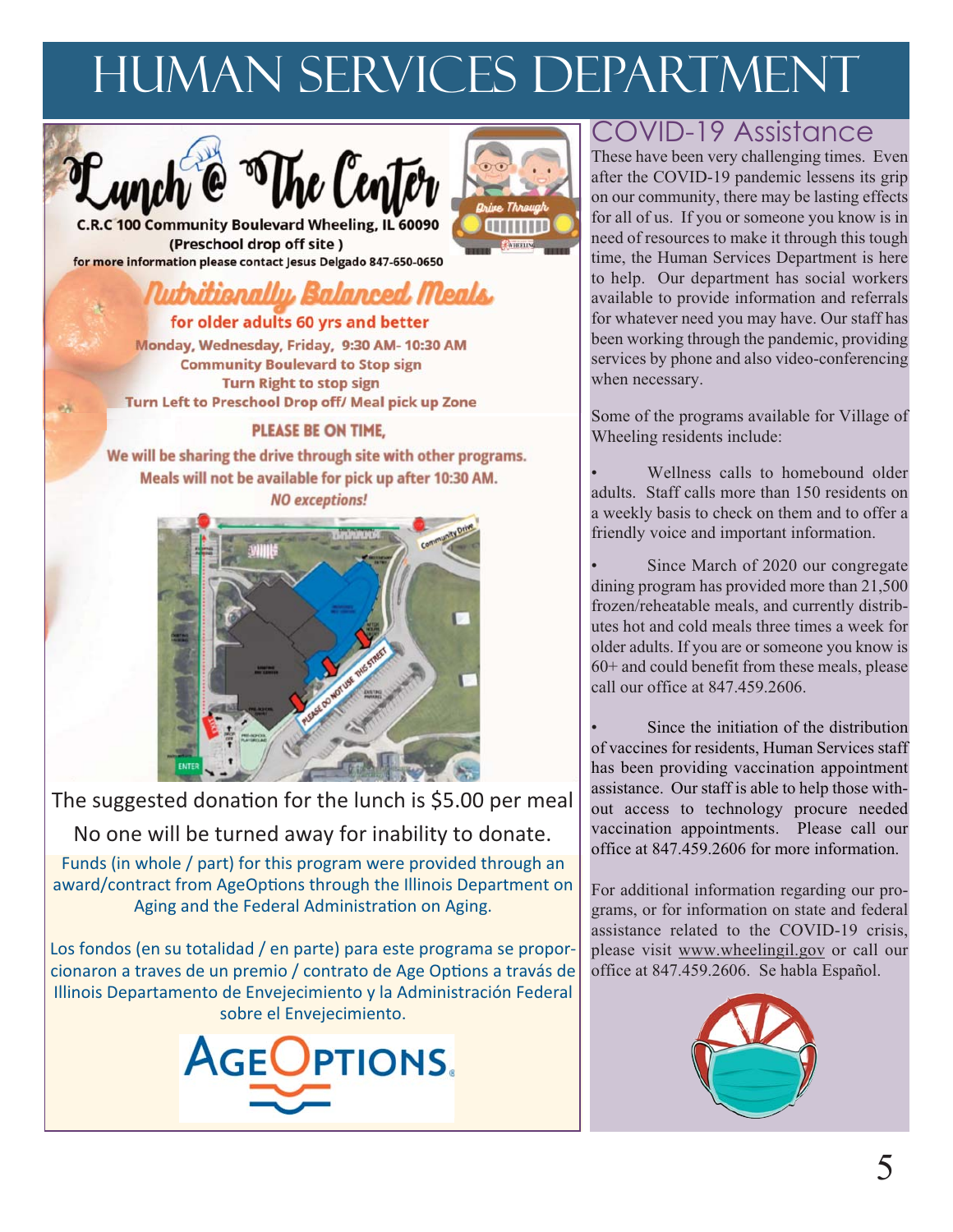## community development & public works

### Residential Document Destruction Event

On Saturday, May 8, the Solid Waste Agency of Cook County (SWANCC) and Village of Wheeling are hosting a document destruction (shredding) recycling event at the Department of Public Works, 77 W. Hintz Road, from 9 a.m. 12 p.m. There is NO ELECTRONIC WASTE COLLECTION.

Residents from Wheeling and other SWANCC communities are eligible to participate. Materials will not be accepted from non-SWANCC residents, or from businesses, schools, or institutions. IDs will be checked for verification of residency, and those persons not from a SWANCC community will be redirected to an exit.

To ensure a successful event, please read the requirements below. If paper is not prepared correctly, you will not be able to participate, and will be asked to exit the event.

Residents are limited to six file-size boxes or paper grocery bags of "sensitive documents." Sensitive documents include medical, retired tax or financial planning records, or documents with personal information, etc.

·Documents must be dry, clean, and loose, i.e. not in binders or folders.

-Remove all metal clips; staples are acceptable.

-Remove all plastic covers or binders.

·Documents must be contained in the trunk of the vehicle for accessibility (see safety guidelines below).

·NO magazines, newspapers, junk mail/ads/coupons, greeting cards, store receipts, photos, books.

·NO x-ray photos, personal photos or family albums, photo negatives, plastic credit or gift cards, plastic covers from check books or similar.

·Absolutely NO plastic bags!

·Boxes will be returned to residents.

Documents will be placed in a toter and, once toters are full, will be loaded into a shredding truck onsite. The paper will be cross-shredded, baled, and recycled.

Additionally, new safety guidelines will be in effect for this event:

·Residents must wear a mask and remain in their vehicle.

·IDs will be checked though a closed window to verify residency. There will be no handling of drivers' licenses.

·Residents will only be able to unlock the trunk from inside the vehicle and allow staff to unload the items from the trunk. There will be no opening of any vehicle doors or passing documents through vehicle windows.

·Residents are not allowed to exit vehicles, or to stay or park onsite to observe documents being shredded.

·If you have tested positive for the COVID-19 virus or are experiencing symptoms, DO NOT attend this event.

The site/event coordinator may refuse service if any resident fails to comply with the safety guidelines.

In anticipation of high participation, plan for delays or longer waiting times during the event. It is recommended that you arrive no later than 11 a.m. to ensure participation. The event will conclude promptly at NOON. Please contact Public Works at 847.279.6900 with any questions. For additional electronic and document destruction events scheduled by SWANCC, visit www.swancc.org or contact 847.724.9205.

## Annual Hydrant Flushing

The Public Works Utility Division will be flushing hydrants throughout the Village now through May 17, weather permitting. During this time, hydrant flushing will occur between the hours of 7 a.m. and 3:30 p.m. and will continue until all portions of the water distribution system have been completed. Signs will be posted throughout the Village while hydrant flushing is underway.



Flushing is an important preventative maintenance process and is undertaken to remove particulate matter and corrosion from the system. Residents may notice slightly lower pressure and discoloration of their water throughout the duration of the program; however, the water will be completely safe to

drink. Residents are advised to check the color of the water before beginning laundry to prevent any staining.

8 Should you have concerns regarding the flushing program, contact the Utility Division at 847.279.6900.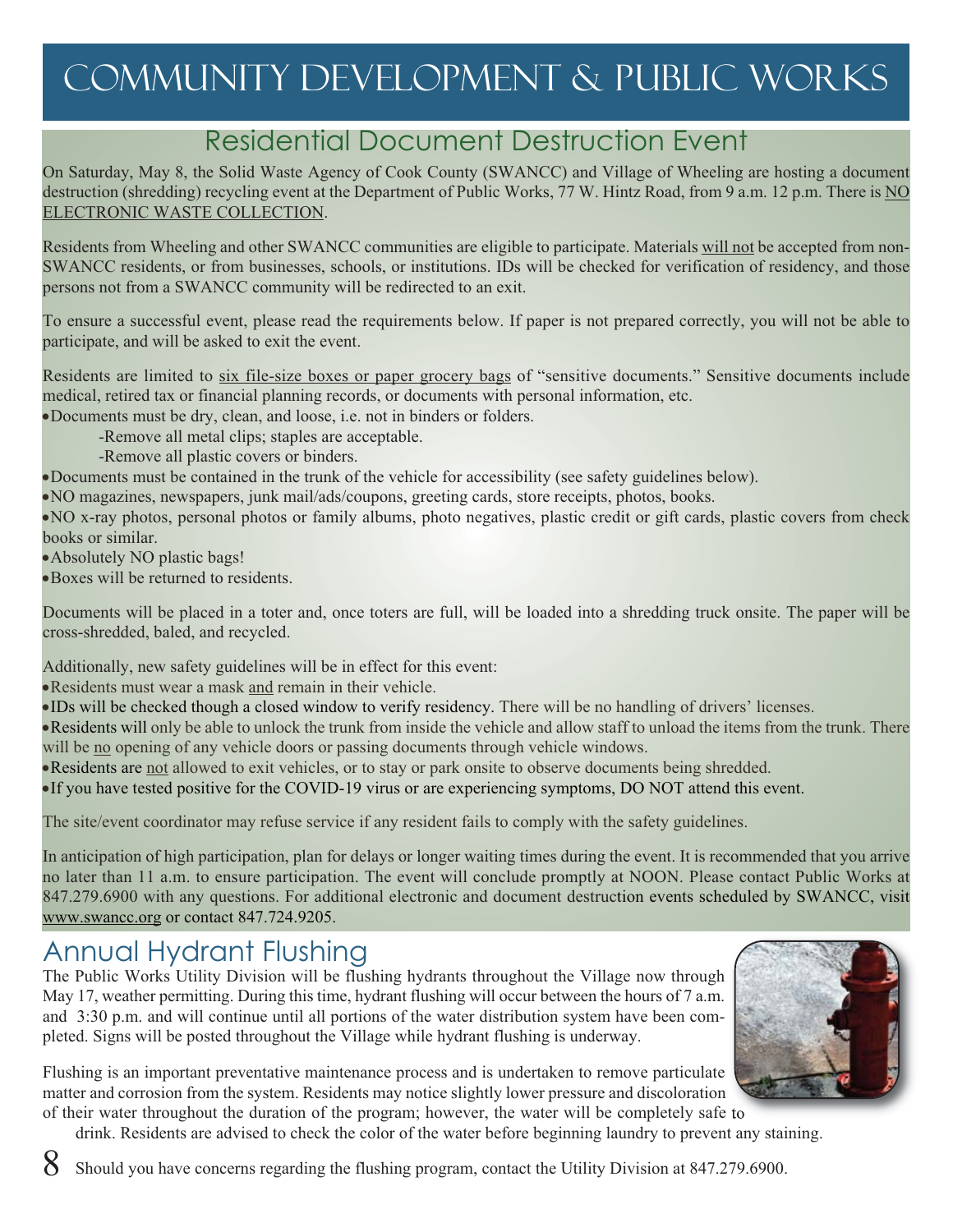## community development & public works

## Summer Watering Restrictions

To further water conservation efforts, the Village has implemented an even-odd address watering restriction which is in effect from May 15 through September 15.

•Residents with street addresses that end with an **even number** (0, 2, 4, 6, and 8) can only water on even-numbered calendar days.

•Residents with street addresses that end with an **odd number** (1, 3, 5, 7, and 9) can only water on odd-numbered calendar days.

•Watering is prohibited from 12–6 p.m. every day.

The watering of newly-laid sod is permitted at any time and on any day upon the issuance of an appropriate permit, and for a time not to exceed two consecutive weeks. Contact the Department of Community Development with any questions about water restrictions at 847.459.2620.

## Waste Management "At Your Door" Special Waste Collections

Residents with curbside collection can properly dispose of and recycle home-generated special materials safely, easily, and responsibly. The cost for the program is included in monthly rates, and curbside residents can utilize the program as many times during the year as necessary. Below is information on the At Your Door (AYD) service.

#### **What materials are collected through the AYD Special Collection program?**

Acceptable materials include, but may not be limited to, automotive products (antifreeze, batteries, brake fluid, motor oil & filters); garden chemicals (fertilizers, herbicides, pesticides, insect spray, weed killers); paint products (paint, caulk, glue, stain, thinner, wood preservative); household cleaners (ammonia, cleaning products, rust remover, tile/shower and upholstery cleaners); items containing mercury (batteries, fluorescent lamp tubes, thermometers and thermostats); sharps/needles/lancets (only if placed in sealed, rigid, puncture-resistant containers); and electronics (computers, monitors, keyboards, MP3 players, televisions, DVD/CD/VCR players, cell phones, printers, fax machines, microwaves).

Ammunition, explosives, asbestos, tires, or any unlabeled or leaking materials will not be collected.

#### **How do I schedule an AYD collection?**

Call 1.800.449.7587, M-F from 7 a.m. to 7 p.m., or visit www.wmatyourdoor.com and submit a request form.

Please have the list of unwanted materials ready for their information.

#### **What happens when I schedule a collection?**

A collection kit will be sent via mail based on the item(s) being diposed. Follow the directions for appropriate packaging and collection. If the materials for collection are not labeled, are leaking, or for some reason are not acceptable, a door hanger will be left with further instructions. When the package is ready for collection, place the package outdoors near the side door or by the garage on the specific designated collection date provided by WM. You do not need to be present during collections. Do not place the package near the curb or street.

For additional information on the AYD program, please contact WM at 1.800.449.7587.

## Annual Water Report

The Consumer Confidence Report (CCR) is a document published annually that provides consumers with information about the source and quality of their local drinking water. According to the U.S. Environmental Protection Agency Consumer Confidence Report Rule, every municipal water supplier must provide an annual report by July 1 concerning the previous year's information. The CCR summarizes chemical and bacteriological contaminants, regulation compliances, educational health information, and water system contact information. The CCR can be found at:

#### https://www.wheelingil.gov/DocumentCenter/View/853/2020-Annual-Water-Quality-Report-PDF

If you have any questions regarding the report, please contact Public Works directly at 847.279.6900.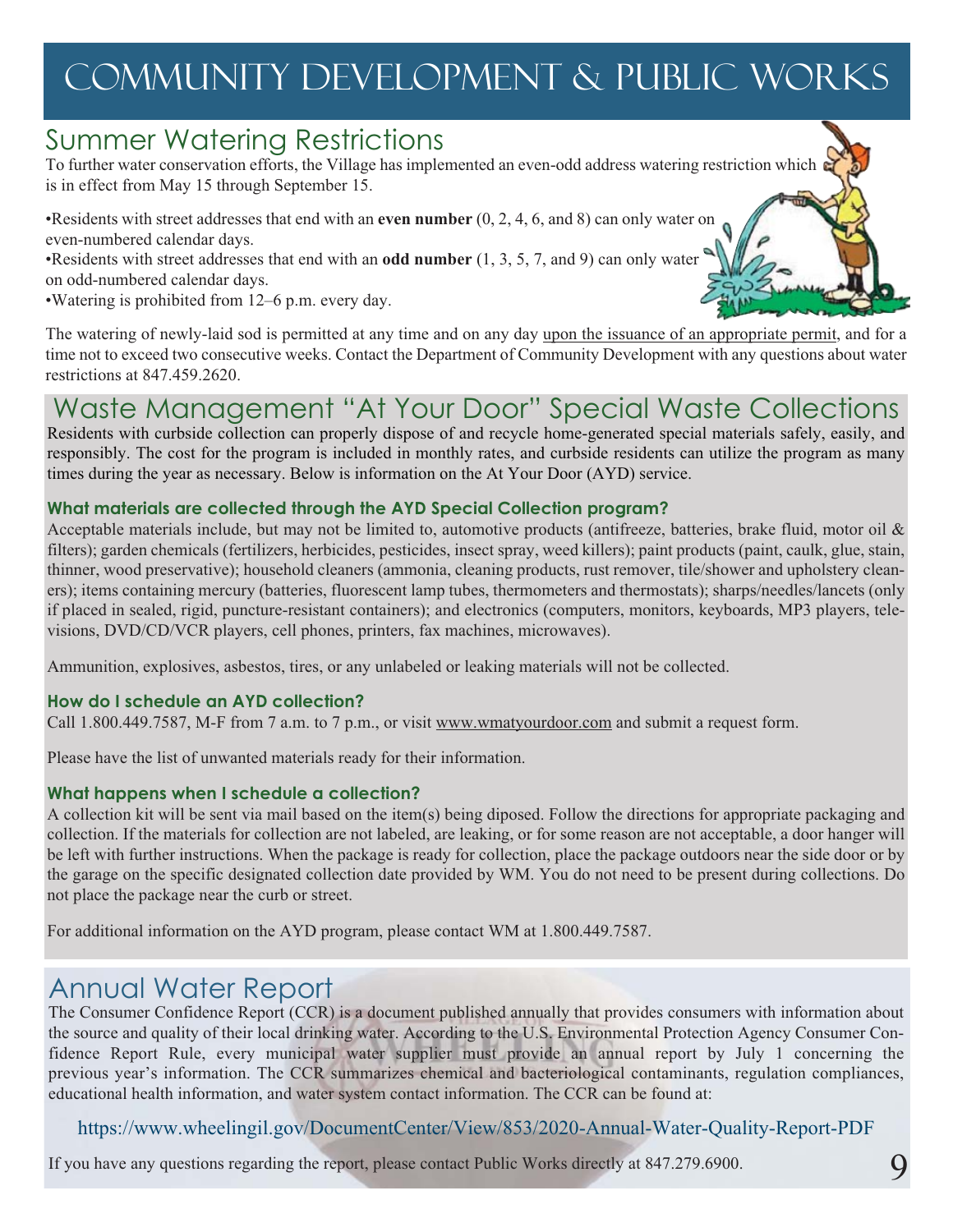# COMMUNITY NEWS & EVENTS

### Welcome New Businesses!

282 Messner Drive Lawn & landscape services 847.258.5904

**Anytime Home Care** 706 S. Milwaukee Ave. Senior home health care 847.457.8818

**Discount Smoke Hub** 270 E. Dundee Road Tobacco retail sales 847.947.2635

**Dollar Tree** 13 Huntington Lane Discount retailer 847.704.1107

**Emerson Group** 847.564.9497 222 E. Dundee Road Advertising & marketing 224.235.4193

**European Judo Academy** Figure 1224 600 4542 9 Huntington Lane Martial arts studio 262.412.0188

**Green Living Woodwork**

1676 Wolf Road Cabinet making

**Hatch Dispensary** 1500 E. Lake Cook Road Cannabis dispensary 224.434.2320

**Healthy Minds** 618 Wheeling Road Personal training 773.964.8970

**Just Tires** 723 W. Dundee Road Auto repair & parts

**Kimbop** 274 McHenry Road Asian resaurant

847.376.9729

**Law Offices of Gerald M. Shapiro**  626 Wheeling Road Law office 847.291.9100

**Library Furniture International** 797 Glenn Avenue Furniture wholesaler

**Rojas Hair Studio** 34 Dundee Road Hair salon

**The UPS Store** 82 S. Milwaukee Avenue Shipping & packaging retail sales 847.269.5942

773.807.0070 **Valet Express of Illinois** 600 Northgate Parkway Unit L Valet services 630.202.5584

> **Wing Stop** 532 W. Dundee Road Hot wing restaurant 630.674.5912

**Village offices will be closed Monday, May 31 in honor of Memorial Day.** 

> **Waste Management pick-ups will be delayed by one day.**

## **SAVE THE DATE!**  Advanced Turf Solutions Just Tires<br>
282 Messner Drive 723 W Dundee Pood

The Village of Wheeling, the City of Prospect Heights, and Chicago Executive Airport are thrilled to bring back the annual joint community fireworks event, Rock 'n' Run the Runway, this year, held at Chicago Executive Airport. This event is being delayed from its usual Independence Day date in order to allow for more time for the state to reach the next phase of the Restore Illinois plan, when large crowds can gather. Social distancing measures and mask requirements will be in place.

The day will start with a 5K run in the morning, and resume with food trucks, live music, children's entertainment, and fireworks in the evening.

Visit www.rocknruntherunway.com for more details.



### Assist Homebuyer Program

The Village of Wheeling now offers a two-pronged approach to assist homebuyers: the Assist program provides families with funds to pay all or most of their closing costs and down payment, and the mortgage credit certificate ("MCC") program reduces the homebuyer's ongoing cost of borrowing.

#### **What is Assist?**

Assist is a program that offers individuals and families with a 30 year, fixed-rate mortgage and offers 3-7% cash assistance on the amount borrowed on a mortgage to qualified home buyers. The cash assistance may be used to offset some or all of the home loan's down payment and closing costs. Assist minimizes the amount of money you need on hand to purchase your home.

#### **What are Mortgage Credit Certificates?**

MCCs are a federally authorized program created as an alternative to tax-exempt housing bonds to reduce effective interest costs for qualifying homebuyers. MCCs allow the homebuyer to qualify for a federal income tax credit equal to a percentage of the interest paid on their home loan each year. MCC holders still qualify for a regular deduction of the remaining interest paid on their home loan.

To sign up for either program, contact Angela Conover at 312.664.5656 or angelaconover@earthlink.net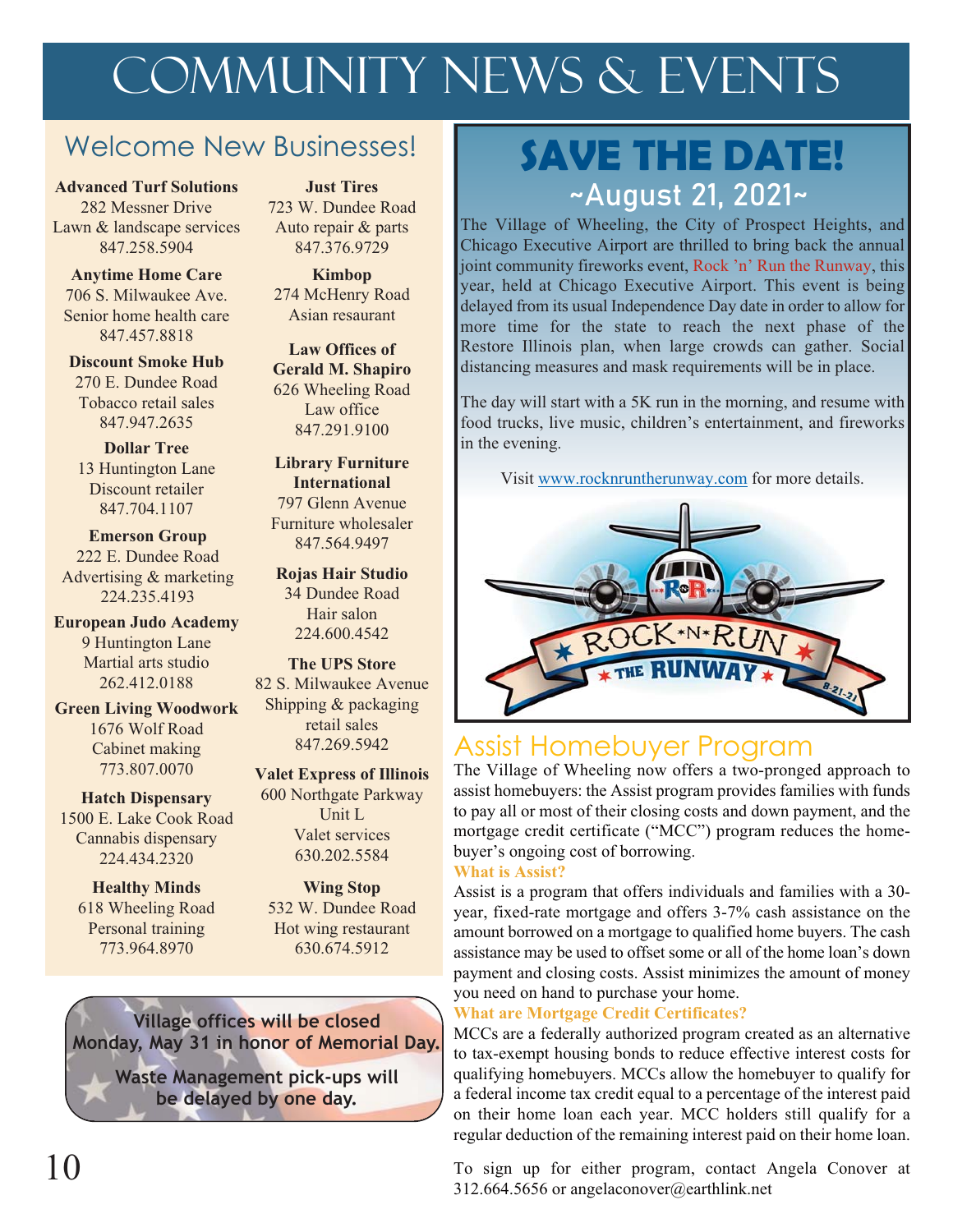## WE ARE HERE TO SERVE YOU!

**Village Hall Offices** 2 Community Boulevard www.wheelingil.gov Phone: 847.459.2600 Fax: 847.459.9692

Open 8 a.m. to 5 p.m. M - F

<sup>l</sup>Village Manager's office

<sup>l</sup>Employment opportunities <sup>l</sup>Freedom of Information requests,

. Photo submissions,  $f_b(\hat{a})$  wheelingil.gov

foia@wheelingil.gov

**Finance Department**

Real estate transfer stamps <sup>l</sup>Metra parking passes

**Community Development** 

<sup>l</sup>Property maintenance

**Economic Development**

<sup>l</sup>Development inquiries •TIF district information •6b tax exemption applications

**Health Division** <sup>l</sup>Planning Division

847.459.2605 <sup>l</sup>Available buildings •Demographics

**Building, engineering, sign permits**  $\bullet$ Business  $\&$  rental property licenses  $\bullet$ Building codes  $\&$  zoning information

 $\cdot$ Flood maps  $\&$  zone determination

**Administration** 847.499.9082

•Liquor licenses <sup>l</sup>Voter registration

847.459.2627 <sup>l</sup>Water bills

Pet licenses

847.459.2620

#### **Village Manager**

Jon A. Sfondilis jsfondilis@wheelingil.gov

#### **Fire Department**

499 S. Milwaukee Avenue 847.459.2662 (non-emergency) <sup>l</sup>Fire codes •CPR classes

#### **Police Department**

1 Community Blvd. 847.459.2632 (non-emergency) •Citizens Police Academy <sup>l</sup>Graffiti removal <sup>l</sup>Neighborhood watch

#### **Human Services**

847.459.2606 <sup>l</sup>Social Services <sup>l</sup>Community Assisted Relief Efforts

#### **Public Works Department**

77 W. Hintz Road 847.279.6900, 7 a.m. to 3:30 p.m. M - F •Fire hydrant flushing •Street/pothole repairs •Streetlight maintenance •Snow plowing <sup>l</sup>Forestry & landscape <sup>l</sup>Sanitary sewer service televising <sup>l</sup>Water quality concerns  $\cdot$ Flooding <sup>l</sup>Capital Improvements Division <sup>l</sup>Cable TV

<sup>l</sup>Waste Management

#### **Senior Programs**

Wheeling Park District 100 Community Boulevard 847.459.2670

#### **847.459.CODE**

to report code violations















Dave Vogel



11

Mary C. Krueger

Ray Lang

Mary M. Papantos

Joe Vito

Jon A. Sfondilis

Jim Ruffatto

Village of Wheeling Board of Trustees & Village Manager

#### **Village Board**

Village President Pat Horcher 847.499.9095 phorcher@wheelingil.gov

Clerk-Elect Kathryn Brady 847.499.9231 kbrady@wheelingil.gov

#### **Trustees**

**Mary Krueger**:  847.499.9232 mkrueger@wheelingil.gov **Ray Lang**: 847.499.9236 rlang@wheelingil.gov **Mary Papantos**: 847.499.9235 mpapantos@wheelingil.gov **Jim Ruffatto**: 847.499.9233 jruffatto@wheelingil.gov **Joe Vito**: 847.499.9234 jvito@wheelingil.gov **Dave Vogel**: 847.499.9237 dvogel@wheelingil.gov

#### **Outside Agencies**

**Wheeling Park District** 100 Community Boulevard 847.465.3333

**Indian Trails Public Library** 355 Schoenbeck Road 847.459.4100

**Chicago Executive Airport** 847.537.2580 **Noise Hotline:** 847.537.2580 x 117

**Chamber of Commerce** 2 Community Blvd., Suite 203 847.541.0170

#### **Wheeling Township**

1616 N. Arlington Hts. Rd. 847.259.7730 www.wheelingtownship.com <sup>l</sup>Tax Assessor's office  $\bullet$ Senior & disability services <sup>l</sup>Public aid